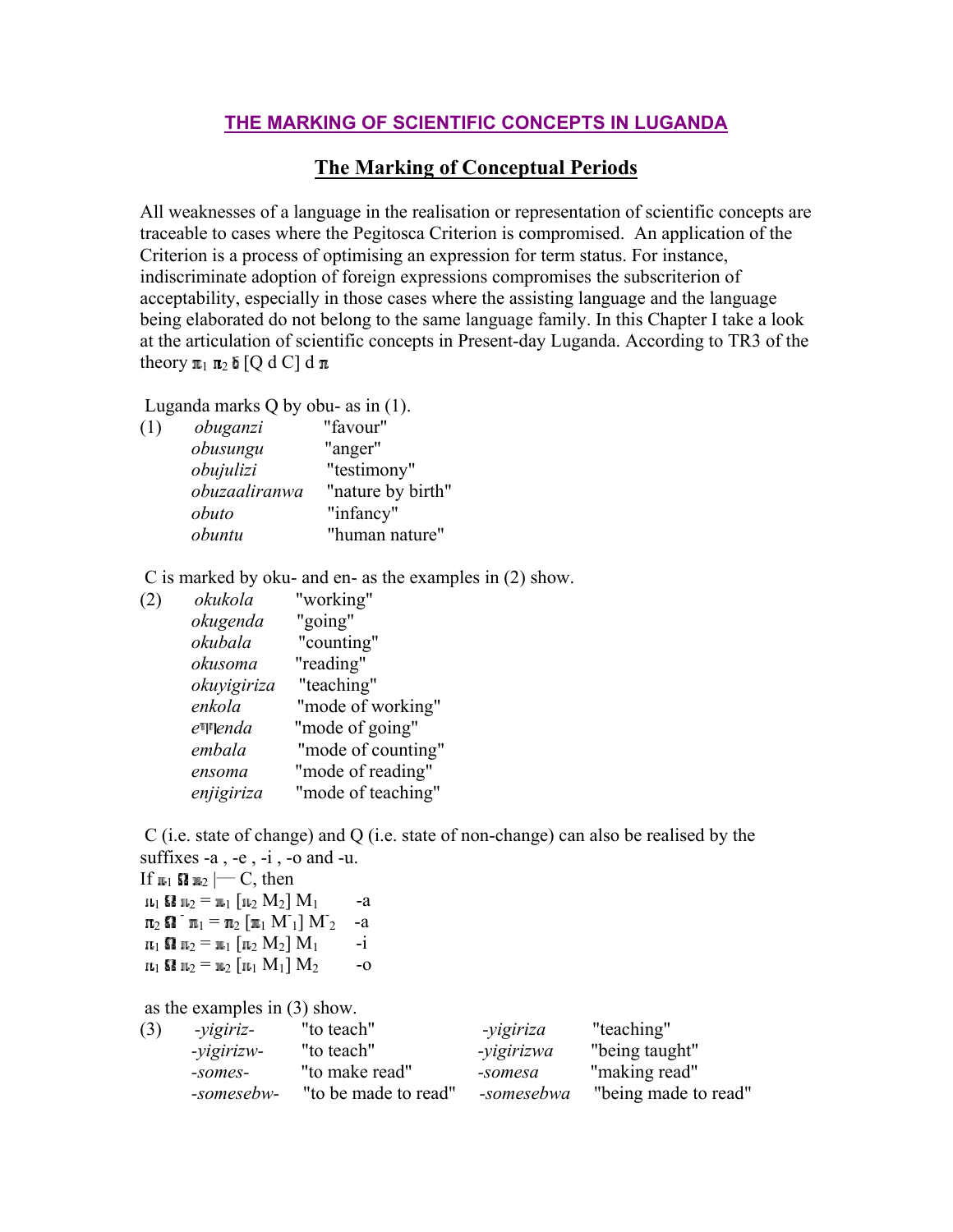| $-limb-$<br>$-fumb-$<br>$-(y)$ agalw-           | "to deceive"<br>"to cook"<br>"to be loved"                                             | -yigirizwa<br>-limba<br>$-fumbi$                                                                                                                                                                                                                                                                      | "deceiving"<br>"cooking"                                                                                              |
|-------------------------------------------------|----------------------------------------------------------------------------------------|-------------------------------------------------------------------------------------------------------------------------------------------------------------------------------------------------------------------------------------------------------------------------------------------------------|-----------------------------------------------------------------------------------------------------------------------|
|                                                 |                                                                                        |                                                                                                                                                                                                                                                                                                       |                                                                                                                       |
|                                                 |                                                                                        |                                                                                                                                                                                                                                                                                                       |                                                                                                                       |
|                                                 |                                                                                        | $-(y)$ agalwa                                                                                                                                                                                                                                                                                         | "being loved"                                                                                                         |
| $-(y)$ agazi                                    | "loving"                                                                               | -limbi                                                                                                                                                                                                                                                                                                | "deceiving"                                                                                                           |
|                                                 |                                                                                        |                                                                                                                                                                                                                                                                                                       |                                                                                                                       |
|                                                 | "to save"                                                                              | - lokozi                                                                                                                                                                                                                                                                                              | "saving"                                                                                                              |
|                                                 | "to rule"                                                                              | $-fuzi$                                                                                                                                                                                                                                                                                               | "ruling"                                                                                                              |
|                                                 | "to spy"                                                                               | -kessi                                                                                                                                                                                                                                                                                                | "spying"                                                                                                              |
|                                                 | "to fight"                                                                             | -lwanyi                                                                                                                                                                                                                                                                                               | "fighting"                                                                                                            |
|                                                 | "to bewitch"                                                                           | $-logo$                                                                                                                                                                                                                                                                                               | "bewitching"                                                                                                          |
|                                                 | $-e$<br>$-u$                                                                           |                                                                                                                                                                                                                                                                                                       |                                                                                                                       |
| -kole<br>-bale<br>-some<br>-yigirize<br>-yagale | "made"<br>"counted"<br>"read"<br>"taught"<br>"loved"                                   |                                                                                                                                                                                                                                                                                                       | "deceived"                                                                                                            |
|                                                 | -fumbo<br>$-$ lokol $-$<br>$-fug-$<br>$-kett-$<br>$-lwan-$<br>$-log-$<br>as in $(4)$ . | $\pi_2$ <b>si</b> $\pi_1 = \pi_2[\pi_1 M_1]M_2$<br>$\lceil \mathfrak{n}_1 \mathbf{\Omega} \mathfrak{n}'_2 \rceil$ $\vee$ $\lceil \mathfrak{n}_1 \mathbf{\Omega} \mathfrak{n}_2 \rceil$<br>$\mathfrak{m}_1 \mathbf{\Omega} \mathfrak{m}_2 = \mathfrak{m}_1 \mathfrak{m}_2 \mathbf{M}_2 \mathfrak{M}_1$ | "married" (extended from - fumb-)<br>If on the other hand, $\mathbf{u}_1 \mathbf{u}_2 \rightarrow Q$ , then<br>-limbe |

|          |                 | -limbe   | aeceived:"   |
|----------|-----------------|----------|--------------|
|          |                 | -fumbe   | "cooked"     |
|          |                 | -lokole  | "saved"      |
|          |                 | -fuge    | "ruled"      |
|          |                 | -loge    | "bewitched"  |
| -swal-   | "to be ashamed" | -swavu   | "shameful"   |
| -sanyuk- | "to be happy"   | -sanyufu | "joyful"     |
| -jeem-   | "to rebel"      | -jeemu   | "rebellious" |
| -f-      | "to die"        | -fu      | "dead"       |
| -myuk-   | "to redden"     | -myufu   | "red"        |
| -yig-    | "to learn"      | -yivu    | "learned"    |

|              |             | With eri-Iro, ek-Iro, eN-Iro, nna-, obu-, obwa-Luganda marks L $\lceil \mathfrak{n} \bmod$ Hence, |             |                 |
|--------------|-------------|---------------------------------------------------------------------------------------------------|-------------|-----------------|
| (5)          | $-lwal-$    | "to fall sick"                                                                                    | eddwaliro   | "hospital"      |
|              | $-50m-$     | "to read"                                                                                         | essomero    | "school"        |
|              | $-lim-$     | "to cultivate"                                                                                    | ennimiro    | "garden"        |
|              | -gunjul-    | "to educate"                                                                                      | eggunjuliro | "educational    |
| institution" |             |                                                                                                   |             |                 |
|              | $-naab$ -   | "to bathe"                                                                                        | ekinaabiro  | "bathroom"      |
|              | abaana      | "children"                                                                                        | nnabaana    | "uterus"        |
|              | omulabirizi | "bishop"                                                                                          | obulabirizi | "bishopric,     |
| diocese"     |             |                                                                                                   |             |                 |
|              | $WOOZ-$     | "to levy"                                                                                         | eggwoolezo  | "customs house" |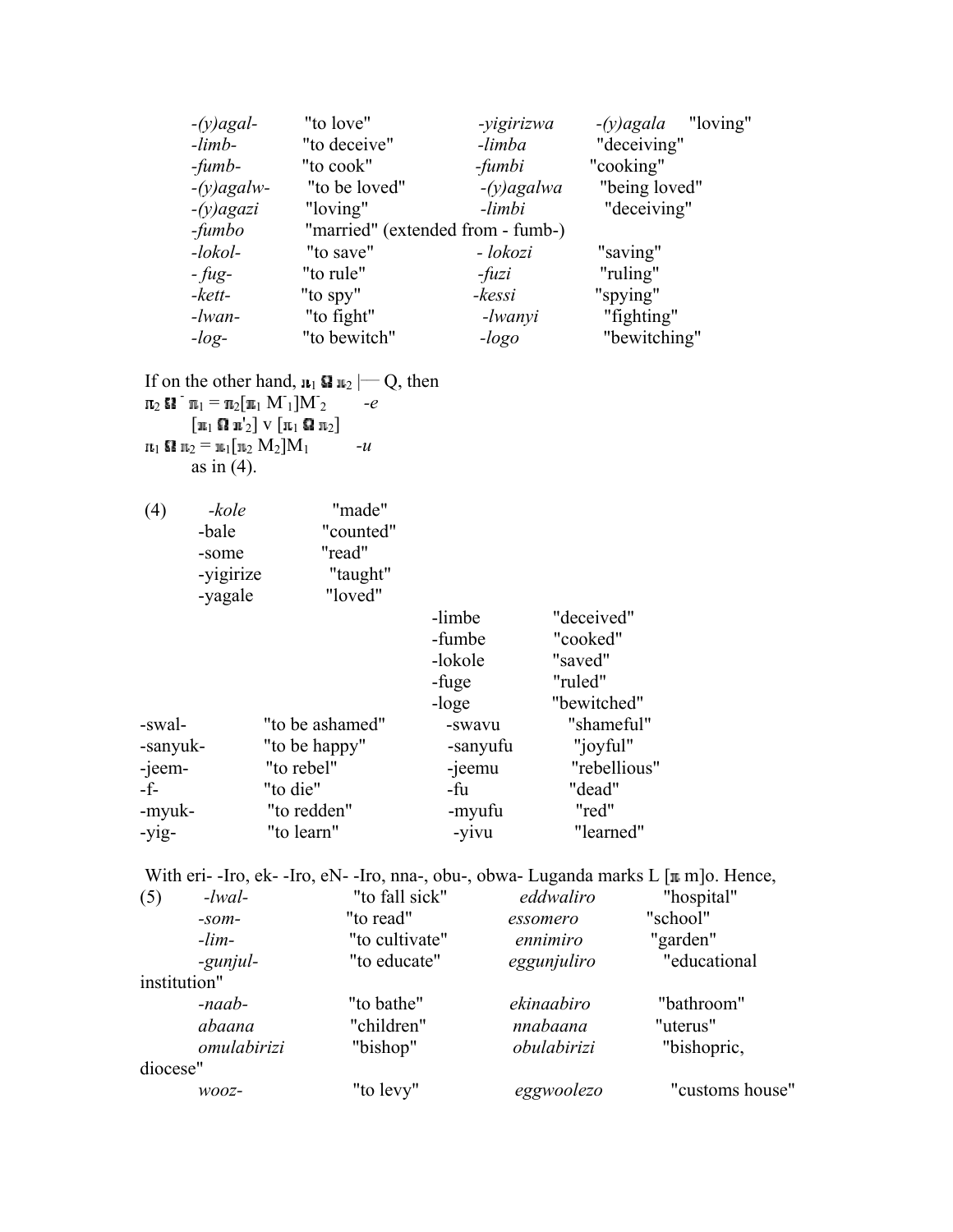|      | kabaka                                                                           | "king"                 | obwakabaka                  | "kingdom"           |
|------|----------------------------------------------------------------------------------|------------------------|-----------------------------|---------------------|
|      | lwan-                                                                            | "to fight"             | eddwaniro                   | "battlefield"       |
|      |                                                                                  |                        |                             |                     |
| (6)  | $T[\pi m]$ is marked by <i>ama-</i> , <i>olu- and emi-</i> .<br>$-som-$          | "to read"              | olusoma                     | "school term"       |
|      | -zaal-                                                                           | "to hear"              | amazaalibwa                 | "birthday"          |
|      | Muteesa a king's name <i>miteesa</i> 'Muteesa's reign'                           |                        |                             |                     |
|      |                                                                                  |                        |                             |                     |
|      | F is realised by <i>omu-/emi-, eki-/ebi-</i> as in (7)                           |                        |                             |                     |
| (7)  | omuti/emiti                                                                      |                        | "trees"                     |                     |
|      | omumwanyi/emimwanyi                                                              |                        | "coffee trees"              |                     |
|      | ekitooke/ebitooke                                                                |                        | "banana trees"              |                     |
|      | ekisubi/ebisubi                                                                  |                        | "grasses"                   |                     |
|      | Z is realised by $eN$ -/ $eN$ -.                                                 |                        |                             |                     |
| (8)  | ensolo                                                                           | " $\text{animal}(s)$ " |                             |                     |
|      | embuzi                                                                           | " $g$ oat $(s)$ "      |                             |                     |
|      | embwa                                                                            | " $dog(s)$ "           |                             |                     |
|      | endiga                                                                           | "sheep"                |                             |                     |
|      | entugga                                                                          | "giraffe $(s)$ "       |                             |                     |
|      | empanga                                                                          | " $cock(s)$ "          |                             |                     |
|      |                                                                                  |                        |                             |                     |
|      | (9) H is realized by $omu-\alpha ba -$<br>omuntu/abantu                          |                        |                             |                     |
|      |                                                                                  |                        | "human $(s)$ "<br>"man/men" |                     |
|      | omusajja/abasajja<br>omuwala/abawala                                             |                        | "girls $(s)$ "              |                     |
|      | omulenzi/abalenzi                                                                |                        | "boy $(s)$ "                |                     |
|      | omulongo/abalongo                                                                |                        | " $twin(s)$ "               |                     |
|      | omusawo/abasawo                                                                  |                        | " $doctor(s)$ "             |                     |
|      |                                                                                  |                        |                             |                     |
|      | The periods R, X and P are marked by $eki-$ (sg.) $ebi-$ (pl.).                  |                        |                             |                     |
| (10) | ekintu/ebintu                                                                    |                        | "things"                    |                     |
|      | ekinywa/ebinywa                                                                  |                        | "bundles"                   |                     |
|      | ekivvulu/ebivvulu                                                                |                        | "demonstration"             |                     |
|      | ekiwempe/ebiwempe                                                                |                        | "carpets"                   |                     |
|      | ekigambo/ebigambo                                                                |                        | "word $(s)$ "               |                     |
|      | ekirowoozo/ebirowoozo                                                            |                        | "thoughts $(s)$ "           |                     |
|      | ekirabo/ebirabo                                                                  |                        | "gift $(s)$ "               |                     |
|      | ekivumo/ebivumo                                                                  |                        | "insults"                   |                     |
|      | Luganda uses part of its nominal prefix inventory to mark number $N$ as in (11). |                        |                             |                     |
| (11) | $eri + kumi$                                                                     | ekkumi                 |                             | "ten"               |
|      | ama+ kumi                                                                        | amakumi                |                             | 'tens', "-ty"       |
|      | $eki$ + kumi                                                                     | ekikumi                |                             | "hundred"           |
|      | $ebi+ kumi$                                                                      | ebikumi                |                             | "hundred $(s)$ (pl) |

*olu+ kumi olukumi* "thousand"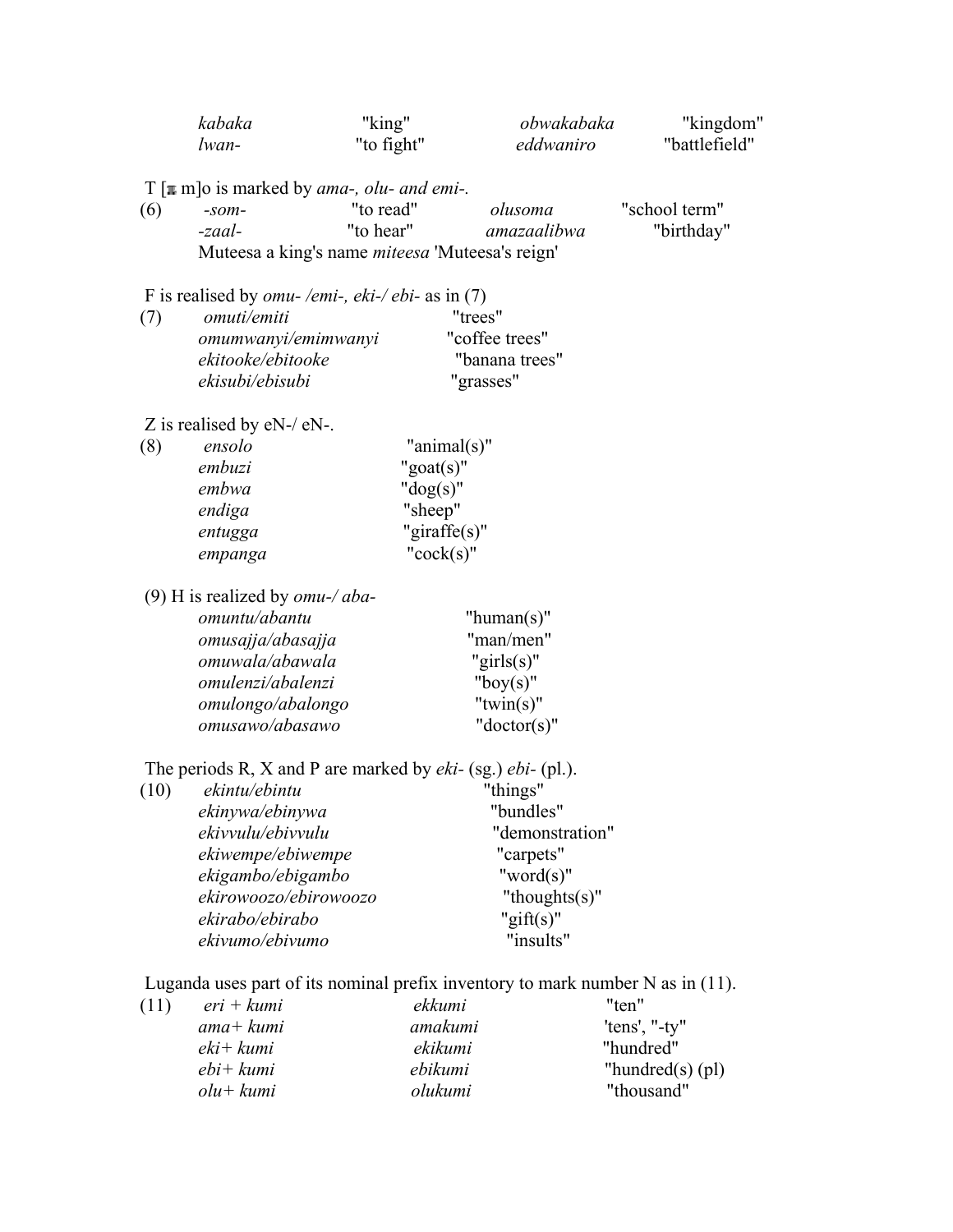| $eN+kumi$   | enkumi   | "thousand(s)" $\text{(pl)}$ |
|-------------|----------|-----------------------------|
| $aka+ kumi$ | akakumi  | "ten thousand"              |
| $aka+kadde$ | akakadde | "one million"               |
| $obu+kadde$ | obukadde | "millions" (pl)             |

 If the prefixes were to be deployed in a one-to-one fashion, a neat system of marking conceptual periods would emerge. Comparative evidence from Proto-Bantu [cf. Meinhof (1906) and Guthrie (1967)] would suggest that such a neat system might have existed, only to be disrupted later as a result of class movements of nouns. Let me attempt at assigning the nominal prefixes in Luganda to conceptual periods in a one-to-one fashion. In FIGURE 1, the vertical axis shows the conceptual period of the periodic system of conceptual elements.

 The two horizontal axes show the gradation of size and number. The numbering of the prefixes accords with Meinhof (1906). For plural formation, the prefixes correlate as (12) shows.

| (12) | $1$ <i>omu</i> -  |                | $2$ aba-                                                                    |
|------|-------------------|----------------|-----------------------------------------------------------------------------|
|      |                   |                | $1^{\circ}$ wa-, nna-, sse-, ka- : $2^{\circ}$ bawa-, banna-, basse-, baka- |
|      | $3$ omu-          |                | 4 emi-                                                                      |
|      | $5$ eli-          |                | 6 ama-                                                                      |
|      | $7 eki-$          |                | $6 ebi-$                                                                    |
|      | 9 en-             | $\ddot{\cdot}$ | 10 en $\sim$ zi-                                                            |
|      | $11$ <i>olu</i> - | $\ddot{\cdot}$ | $10 en-$                                                                    |
|      | $12\ aka-$        |                | $14$ obu-                                                                   |
|      | $13$ otu-         | ፡              |                                                                             |
|      | $15$ oku-         |                | 6 ama-                                                                      |
|      | 16                |                |                                                                             |
|      | 17                |                |                                                                             |
|      | 18                |                |                                                                             |
|      | 19                |                |                                                                             |
|      | $20$ ogu-         |                | $22$ aga-                                                                   |
|      | 21                |                |                                                                             |

 It must be conceded that no one-to-one system of marking periods emerges. In fact M, K, A, W, B are not specially marked. The marking of L with 14 *obu-* is doubtful. Nevertheless, I have recourse to underlying notions to support my suggestion of intrinsic marking, for it could be argued that the relations in (13) hold.

| $S3$ omu-        | omulengo (Ksw. mkusanyiko)       | "bundle"      |
|------------------|----------------------------------|---------------|
| $P, X, R$ 7 eki- | ekintu (Ksw. kitu)               | "thing"       |
| $H1$ omu-        | <i>omuntu</i> (Ksw. <i>mtu</i> ) | "human being" |
| $Z9 en-$         | ensolo                           | "animal"      |
| F 3 omu          | <i>omuti</i> (Ksw. <i>mti</i> )  | "tree"        |
| $T11$ olu        | olunaku                          | "day"         |
| $C 15 oku -$     | okukola (kufanya)                | "to do"       |
|                  |                                  |               |